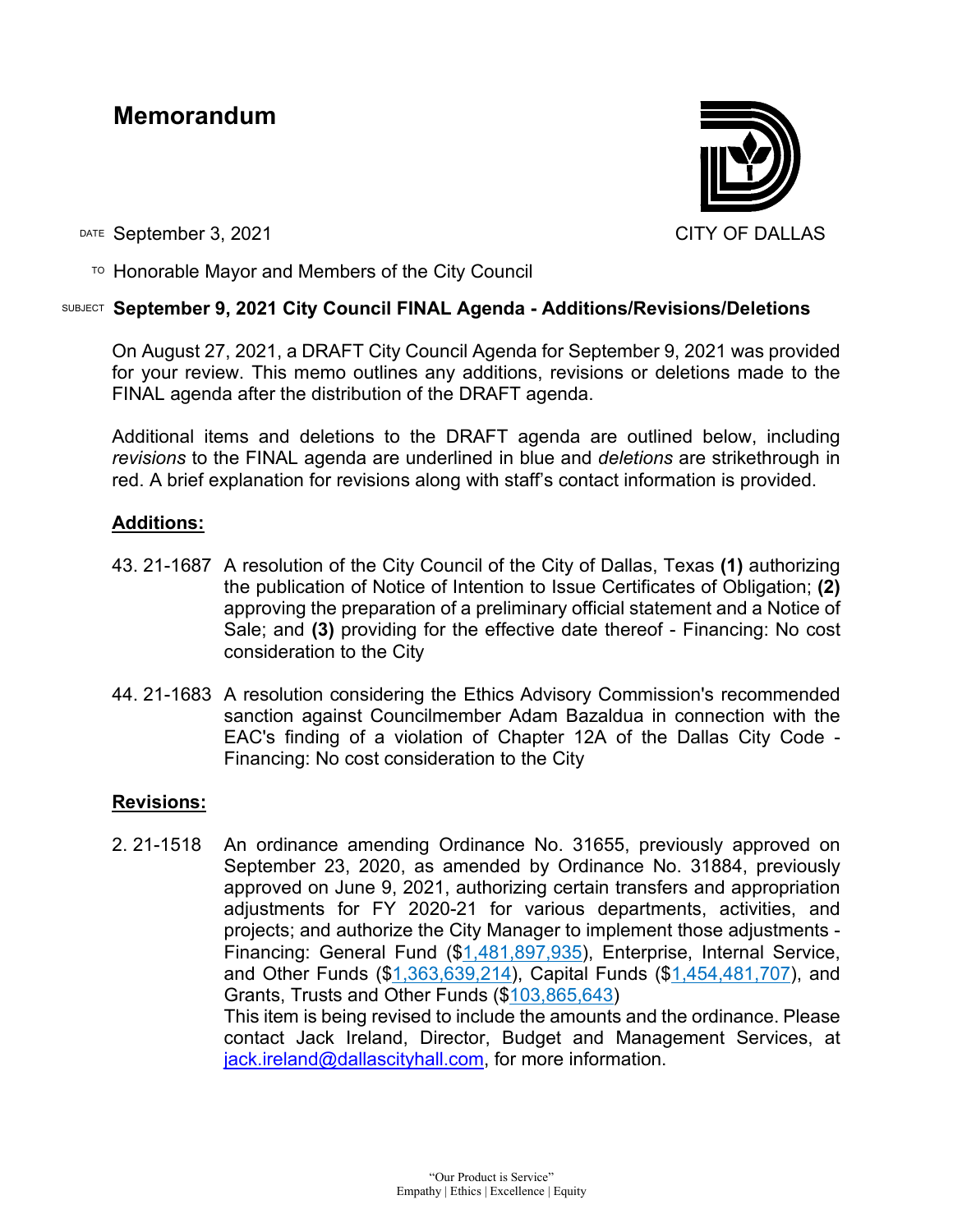DATE September 3, 2021

#### SUBJECT **September 9, 2021 City Council FINAL Agenda - Additions/Revisions/Deletions**

6. 21-1566 A resolution authorizing the preparation of plans and the payment of potential future costs and expenses for the issuance of Civic Center Convention Complex Revenue Refunding and Improvement Bonds, Series 2021 in an amount not to exceed \$270,000,000 - Financing: This action has no cost consideration to the City (see Fiscal Information for potential future costs)

This item is being revised due to recent legislative changes that effectuated an amendment to the underwriter Request for Proposal selection. Please contact Jenny Kerzman, Assistant Director of Treasury, City Controller's Office at 21-670-3676, for more information.

41. 21- 1519 First reading and passage of the appropriation ordinance for the proposed FY 2021-22 City of Dallas Operating, Capital, and Grant & Trust Budgets - Financing: This action has no cost consideration to the City (see Fiscal Information) This item is being revised to include the ordinance. Please contact Jack Ireland, Director, Budget and Management Services, at

[jack.ireland@dallascityhall.com,](mailto:jack.ireland@dallascityhall.com) for more information.

# **Deletions:**

23. 21-1265 Authorize a one-year service contract, with two one-year renewal options, for job search, skill training, and placement assistance for seniors for the Office of Community Care - Citizens Development Center dba Achieve, most advantageous proposer of three - Not to exceed \$115,146 - Financing: General Fund (subject to annual appropriations) This item is being deleted because the contract value for the initial term was adjusted to approximately \$80,000, which falls below the Council approval threshold. Please contact Chhunny Chhean, Director, Office of Procurement Services, at 214-670-3519 or Jessica Galleshaw, Director, Office of Community Care, at 214-670-5113, for more information.

A memorandum was previously provided to Committee and/or City Council regarding the following items. A link to the memos is attached for more information.

2. 21-1518 An ordinance amending Ordinance No. 31655, previously approved on September 23, 2020, as amended by Ordinance No. 31884, previously approved on June 9, 2021, authorizing certain transfers and appropriation adjustments for FY 2020-21 for various departments, activities, and projects; and authorize the City Manager to implement those adjustments - Financing: General Fund (\$1,481,897,935), Enterprise, Internal Service, and Other Funds (\$1,363,639,215), Capital Funds (\$1,458,726,710), and Grants, Trusts and Other Funds (\$100,235,427) City Council was [briefed by memorandum regarding this matter on](https://dallascityhall.com/government/citymanager/Documents/FY%2020-21%20Memos/3-budget-ordinance_memo_090321.pdf)  [September 3, 2021.](https://dallascityhall.com/government/citymanager/Documents/FY%2020-21%20Memos/3-budget-ordinance_memo_090321.pdf)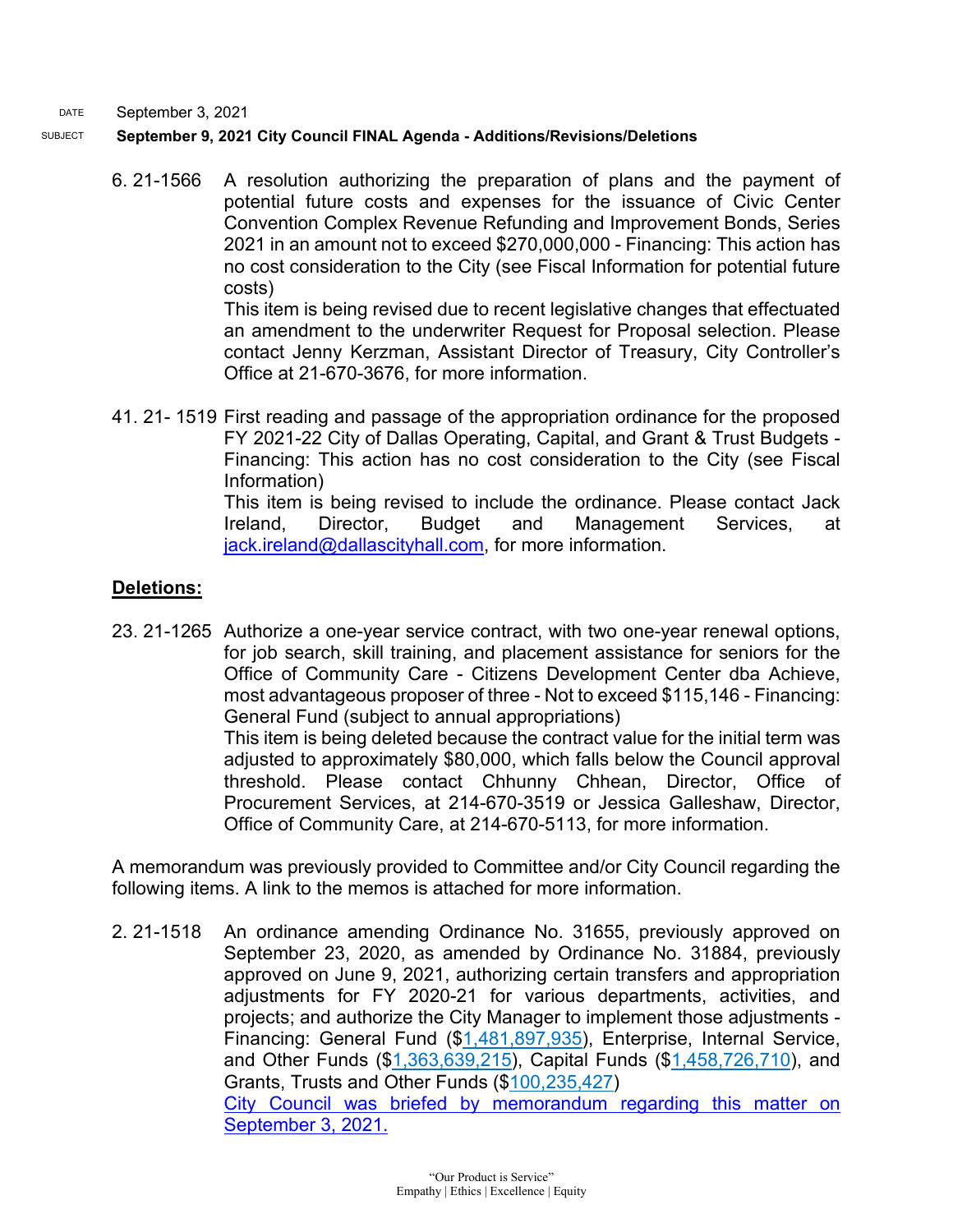DATE September 3, 2021

SUBJECT **September 9, 2021 City Council FINAL Agenda - Additions/Revisions/Deletions**

- 4. 21-1557 Authorize settlement of the lawsuit styled Alita Asberry v. The City of Dallas, Cause No. CC-19-00776-A - Not to exceed \$110,000.00 - Financing: Liability Reserve Fund City Council was briefed by confidential memorandum on September 3, 2021.
- 5. 21-1538 Authorize settlement of the lawsuit styled Janet Kelley v. City of Dallas, Cause No. DC-20-05761 - Not to exceed \$85,000.00 - Financing: Liability Reserve Fund City Council was briefed by confidential memorandum on September 3, 2021.
- 21. 21-1463 Authorize the **(1)** acceptance of a grant from the U.S. Department of Justice, Bureau of Justice Assistance for the FY 2021 Edward Byrne Memorial Justice Assistance Grant (Grant No. TBD, CFDA No. 16.738) in the amount of \$1,115,605.00 to support a broad range of activities to prevent and control crime and to improve the criminal justice system for the period October 1, 2020 through September 30, 2024; **(2)** receipt and deposit of funds in an amount not to exceed \$1,115,605.00 in the Bureau of Justice Assistance Grant FY 21 Fund; **(3)** establishment of appropriations in an amount not to exceed \$1,115,605.00 in the Bureau of Justice Assistance Grant FY 21 Fund; **(4)** execution of the grant agreement with the U.S. Department of Justice and all terms, conditions, and documents required by the agreement; and **(5)** execution of a Funds Sharing and Fiscal Agency Agreement between the City of Dallas, Dallas County, and designated units of local governments - Not to exceed \$1,115,605.00 - Financing: U.S. Department of Justice Grant Funds

[City Council was briefed by memorandum regarding this matter on August](https://dallascityhall.com/government/citymanager/Documents/FY%2020-21%20Memos/JAG21%20Council%20Memo_081321.pdf)  [13, 2021.](https://dallascityhall.com/government/citymanager/Documents/FY%2020-21%20Memos/JAG21%20Council%20Memo_081321.pdf)

Thank you for your attention to these changes. If you have any questions, please contact Kimberly Bizor Tolbert, Chief of Staff at 214-670-3302.

Broadnax

City Manager

c: Chris Caso, City Attorney Mark Swann, City Auditor Bilierae Johnson, City Secretary Preston Robinson, Administrative Judge Kimberly Bizor Tolbert, Chief of Staff to the City Manager Majed A. Al-Ghafry, Assistant City Manager

Jon Fortune, Assistant City Manager Joey Zapata, Assistant City Manager Dr. Eric A. Johnson, Chief of Economic Development and Neighborhood Services M. Elizabeth Reich, Chief Financial Officer M. Elizabeth (Liz) Cedillo-Pereira, Chief of Equity and Inclusion Directors and Assistant Directors

"Our Product is Service" Empathy | Ethics | Excellence | Equity